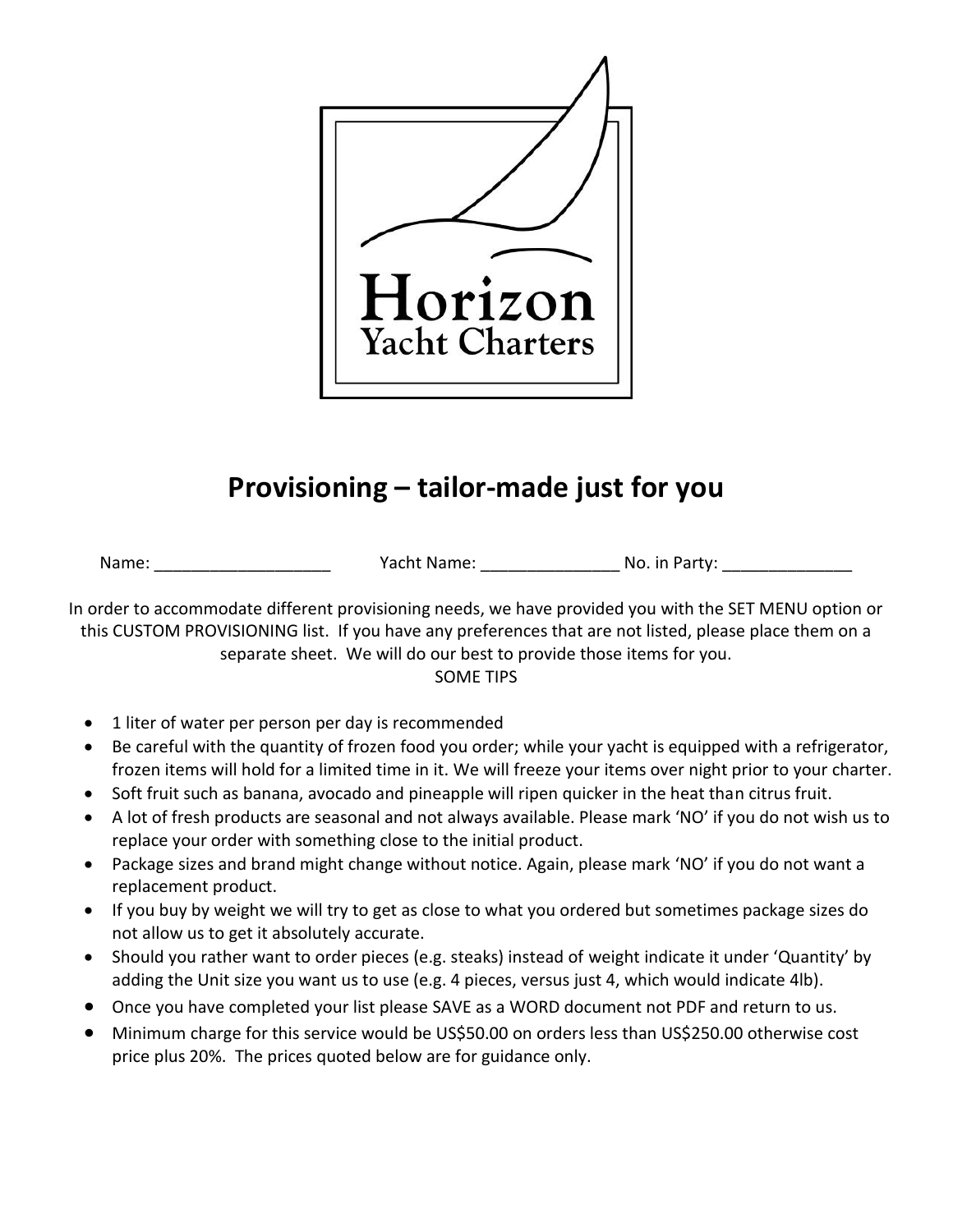## **You will need a Starter Kit Snack Pack**

Circle the one you want

|                     | \$25.00    | \$30.00        | \$35.00 |                   | \$35.00        | \$45.00 | \$85.00        |
|---------------------|------------|----------------|---------|-------------------|----------------|---------|----------------|
|                     | $2$ to $3$ | $4 - 6$        | 7 to    |                   | $2$ to $3$     | $4-6$   | 7 to           |
|                     | People     | People         | 10      |                   | People         | People  | 10             |
| Aluminum Foil       |            |                | 1       | Almonds (6oz)     |                |         | $\overline{2}$ |
| Dish Liquid         |            |                | 2       | Cashews (6oz)     |                | 1       | $\overline{2}$ |
| <b>Ziploc Bags</b>  | 1          |                | 1       | <b>Mixed Nuts</b> | $\Omega$       | 1       | $\overline{2}$ |
|                     |            |                |         | (7oz)             |                |         |                |
| <b>Plastic Cups</b> | 1          | 2              | 3       | Honey Roasted     |                | 1       | $\overline{2}$ |
|                     |            |                |         | Peanuts (6oz)     |                |         |                |
| Paper Napk.ins      | 1          | $\mathfrak{D}$ | 3       | Pretzels (6.5oz)  | $\overline{0}$ | 1       | $\mathcal{P}$  |
| (60)                |            |                |         |                   |                |         |                |
| Garbage Bags (10)   | 1          |                | 2       | Nacho Chips       |                | 1       | $\overline{2}$ |
| Sponges - (Pack)    | 1          |                | 1       | Salsa:            |                | 1       | $\overline{2}$ |
|                     |            |                |         | (choose one)      |                |         |                |
| <b>Toilet Paper</b> |            |                |         | $Hot \Box$        |                |         |                |
| 4 pack              |            | $\mathfrak{p}$ | 3       | Medium $\square$  |                |         |                |
|                     |            |                |         | Mild $\square$    |                |         |                |

## **Please make your choices from the list below**

| <b>Bread</b>                       | Unit             | Price US\$ | <b>Quantity</b> | $\underline{\mathsf{NO}}$ |
|------------------------------------|------------------|------------|-----------------|---------------------------|
| Local brick oven baked multi grain | 500 <sub>g</sub> | 3.00       |                 |                           |
| Local brick oven baked whole wheat | 500g             | 2.45       |                 |                           |
| Local brick oven baked white wheat | 500 <sub>g</sub> | 5.40       |                 |                           |
| Local baguette                     | 4 pk.            | 1.55       |                 |                           |
| French baguette stick              | 200 <sub>g</sub> | 1.55       |                 |                           |
| French baguette loaf               | 400g             | 5.90       |                 |                           |
| Sandwich loaf - white              | Sliced           | 2.00       |                 |                           |
| Sandwich loaf - wheat              | Sliced           | 2.00       |                 |                           |
| Dinner rolls                       | 6 pk.            | 1.00       |                 |                           |
| Plait bread loaf                   | 400g             | 1.90       |                 |                           |
| Burger buns                        | 8 pk.            | 2.00       |                 |                           |
| 7 grain light style sliced         | 454g             | 8.00       |                 |                           |
| Jewish Rye sliced                  | 454g             | 6.40       |                 |                           |
| 12 grain sliced                    | 454g             | 11.20      |                 |                           |
| Wheat sub rolls                    | 6 pk.            | 5.75       |                 |                           |
| Flat bread                         | 5 pk.            | 3.85       |                 |                           |
| Wraps                              | 5 pk.            | 3.45       |                 |                           |
| Pita bread                         | 5 pk.            | 2.60       |                 |                           |
| Mini pita bread                    | 12 pk.           | 3.75       |                 |                           |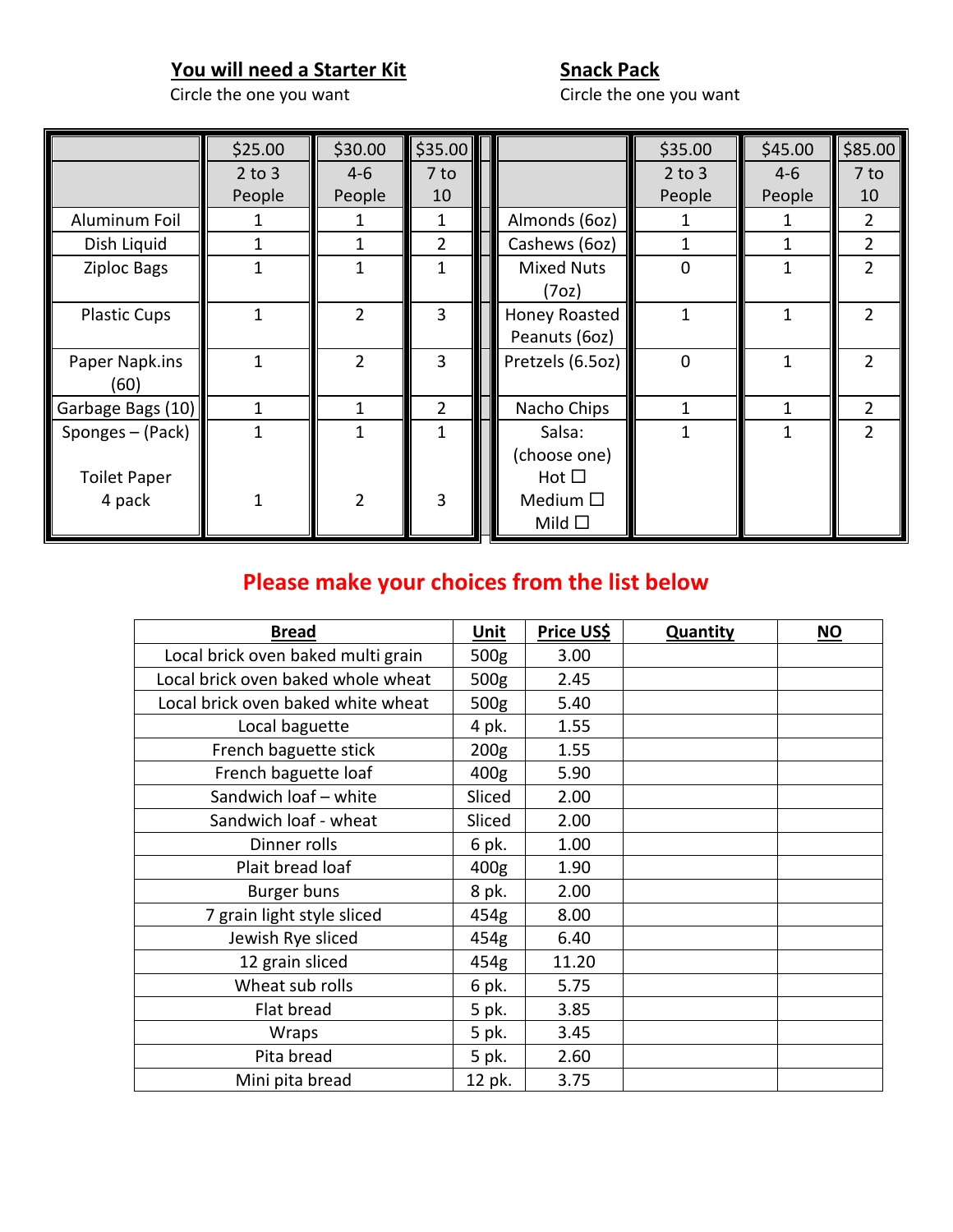| <b>Breakfast Goods</b>    | <b>Unit</b>      | Price US\$ | <b>Quantity</b> | $NO$ |
|---------------------------|------------------|------------|-----------------|------|
| Local Organic pure honey  | 300ml            | 11.24      |                 |      |
| Honey (SUE BEE)           | 12oz / 340g      | 11.57      |                 |      |
| Grape Jelly Smucker's     | 12oz / 340g      | 5.20       |                 |      |
| Apricot Jam Smucker's     | 12oz / 340g      | 6.75       |                 |      |
| Strawberry Jam Smucker's  | 12oz / 340g      | 6.72       |                 |      |
| Orange marmalade Waitrose | 12oz / 340g      | 4.80       |                 |      |
| Nutella hazelnut spread   | 12oz / 371g      | 8.52       |                 |      |
| Peanut butter creamy IGA  | 18oz / 510g      | 6.15       |                 |      |
| Peanut butter crunchy IGA | 18oz / 510g      | 6.15       |                 |      |
| Pancake Mix Aunt Jemima   | 32oz / 907g      | 7.03       |                 |      |
| Pancake Syrup             | 12oz / 355ml     | 10.94      |                 |      |
| Local Nutmeg Syrup        | 12oz             | 5.95       |                 |      |
| Kellogg's Variety pack    | 10 portions      | 9.55       |                 |      |
| IGA cornflakes            | 7oz / 198g       | 4.35       |                 |      |
| Special K                 | 14oz / 387g      | 10.35      |                 |      |
| Raisin Bran               | 15oz / 425g      | 7.32       |                 |      |
| Kellogg's Smart Start     | 18oz / 496g      | 10.72      |                 |      |
| Kellogg's Frosted Flakes  | 14oz / 397g      | 10.35      |                 |      |
| Jordans Muesli            | 12oz / 340g      | 15.15      |                 |      |
| Alpen Muesli              | 27oz / 750g      | 7.60       |                 |      |
| Kashi Go Lean Crunch      | 14 <sub>oz</sub> | 9.00       |                 |      |
| Weetabix                  | 12 biscuits      | 6.72       |                 |      |

| <b>Tea &amp; Coffee</b>              | Unit         | Price US\$ | Quantity | <b>NO</b> |
|--------------------------------------|--------------|------------|----------|-----------|
| Maxwell ground coffee original blend | 11oz / 326g  | 10.80      |          |           |
| Folgers ground coffee Columbian      | 11oz / 326g  | 11.62      |          |           |
| Folgers ground coffee decaf          | 11oz / 326g  | 13.10      |          |           |
| <b>Instant Nescafe</b>               | 4oz / 100g   | 14.05      |          |           |
| Instant Nescafe decaf                | 2oz / 50g    | 28.76      |          |           |
| PG premium tea                       | 80 bags      | 17.06      |          |           |
| PG decaf classic tea                 | 48 bags      | 7.87       |          |           |
| <b>Twinings Earl Grey tea</b>        | 20 bags      | 10.90      |          |           |
| Twinings English breakfast tea       | 20 bags      | 11.12      |          |           |
| Peppermint tea TWININGS              | 20 bags      | 8.35       |          |           |
| Lipton Fruit tea                     | 20 bags      | 6.07       |          |           |
| Grenada organic drinking chocolate   | 113g         | 6.33       |          |           |
| long life milk fat free              | 1quart $/$ 1 | 2.50       |          |           |
| long life milk low fat               | 1quart / $1$ | 2.50       |          |           |
| long life milk whole                 | 1quart / $1$ | 2.50       |          |           |
| Coffee mate                          | 6oz          | 3.55       |          |           |
| Evaporated milk (can)                | 14oz / 410g  | 1.45       |          |           |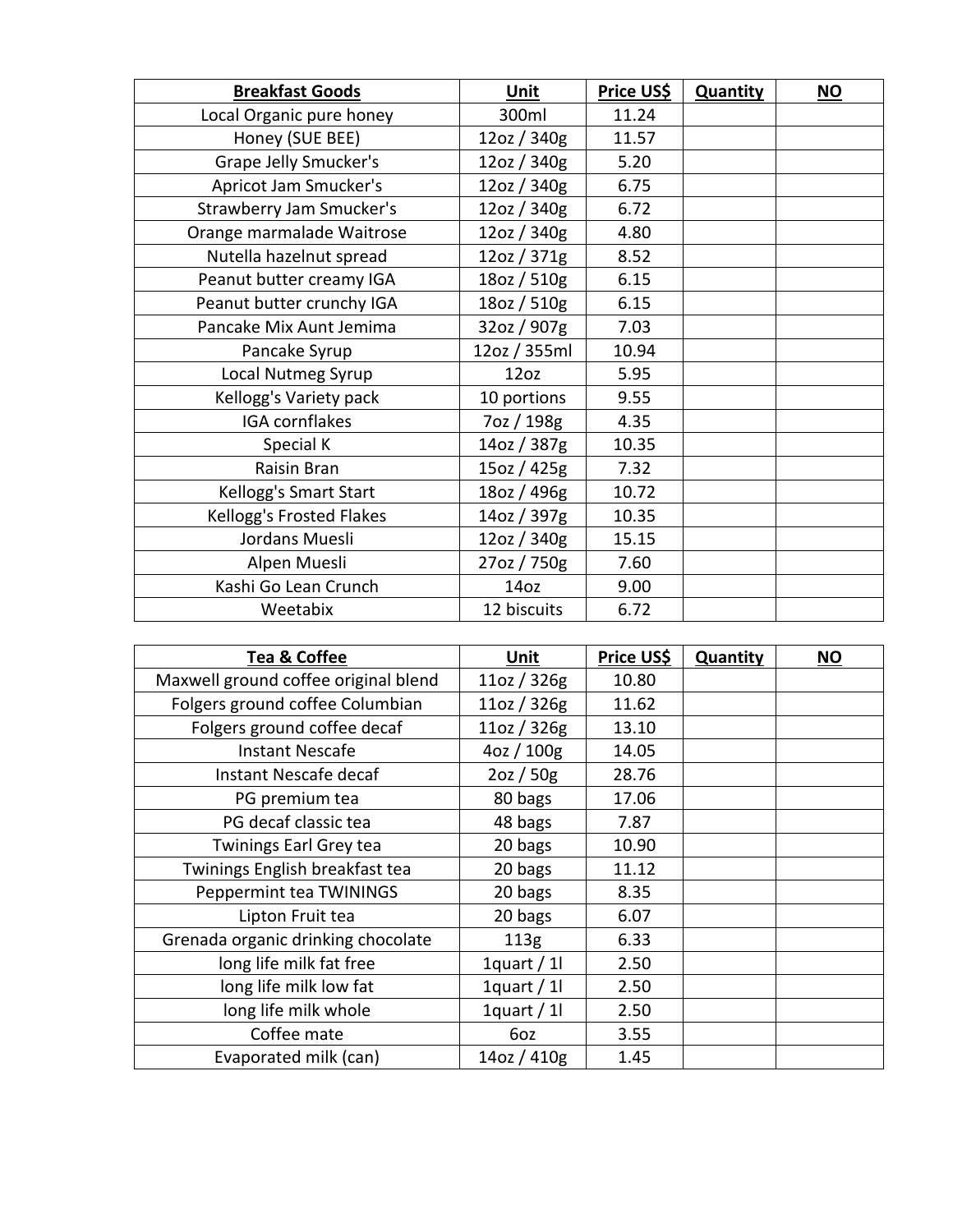| Mayo / mustard / condiments /        | Unit         | <b>Price US\$</b> | Quantity | <b>NO</b> |
|--------------------------------------|--------------|-------------------|----------|-----------|
| pickles/ salad dressing / oil        |              |                   |          |           |
| Hellmann Mayo real                   | 8oz / 237ml  | 2.88              |          |           |
| Hellmann Mayo real                   | 15oz / 443ml | 5.25              |          |           |
| Hellmann Mayo light                  | 15oz         | 5.25              |          |           |
| Blue cheese salad dressing KRAFT     | 237ml        | 6.83              |          |           |
| French salad dressing KRAFT          | 16oz / 473ml | 5.55              |          |           |
| Italian salad dressing KRAFT         | 237ml        | 5.55              |          |           |
| Thousand Island salad dressing KRAFT | 8oz / 237ml  | 5.55              |          |           |
| Ranch salad dressing KRAFT           | 8oz / 237ml  | 7.24              |          |           |
| French's mustard                     | 8oz / 266g   | 5.22              |          |           |
| Dijon mustard                        | 10oz / 283g  | 6.15              |          |           |
| Colman's English mustard (powder)    | 2oz / 57g    | 9.10              |          |           |
| Wholegrain mustard                   | 7oz / 207g   | 6.09              |          |           |
| Heinz Apple cider vinegar            | 16oz / 473ml | 8.72              |          |           |
| Heinz White vinegar                  | 16oz / 473ml | 2.70              |          |           |
| <b>Balsamic vinegar</b>              | 8oz / 237ml  | 6.27              |          |           |
| olive oil                            | $1$ lt       | 19.80             |          |           |
| olive oil                            | 500ml        | 10.25             |          |           |
| Canola oil Wesson                    | 24oz / 0.71  | 5.24              |          |           |
| Vegetable oil Wesson                 | 24oz / 0.7l  | 4.70              |          |           |
| <b>Black olives</b>                  | 7oz          | 4.74              |          |           |
| Stuffed green olives                 | 6oz          | 4.80              |          |           |
| Capers                               | 3oz / 88ml   | 3.57              |          |           |
| Bread & Butter sandwich chips        | 16oz / 473ml | 6.40              |          |           |
| Mango chutney                        | 12oz         | 6.85              |          |           |
| <b>Branston Pickle</b>               | 10oz         | 7.55              |          |           |
| Hamburger dill pickles               | 16oz / 473ml | 4.68              |          |           |
| Sweet hotdog relish                  | 10oz / 296ml | 5.96              |          |           |
| <b>BBQ Sauce original</b>            | 18oz / 510g  | 4.95              |          |           |
| <b>BBQ Sauce Honey</b>               | 18oz / 510g  | 3.75              |          |           |
| <b>BBQ Sauce smoked</b>              | 18oz / 510g  | 3.75              |          |           |
| Ketchup HEINZ                        | 36 fl oz     | 7.05              |          |           |

| <b>Fresh fruits</b>         | <b>Unit</b>   | Price US\$ | <b>Quantity</b> | $\underline{\mathsf{NO}}$ |
|-----------------------------|---------------|------------|-----------------|---------------------------|
| Gala Apples                 | 2ib           | 10.22      |                 |                           |
| green apples - granny smith | Each          | 1.46       |                 |                           |
| Golden apples               | Each          | 1.87       |                 |                           |
| Red apples                  | 2lb / 907g    | 8.16       |                 |                           |
| Red grapes                  | $1$ lb / 454g |            |                 |                           |
| <b>White Grapes</b>         | 1lb / 454g    |            |                 |                           |
| Pears                       | 2lb / 907g    | 12.63      |                 |                           |
| Melon Cantaloupe or Honey   | $1$ lb / 454g | 2.02       |                 |                           |
| <b>Water Melon</b>          | $1$ lb / 454g | 1.37       |                 |                           |
| Plums (seasonal)            | $1$ lb / 454g | 5.26       |                 |                           |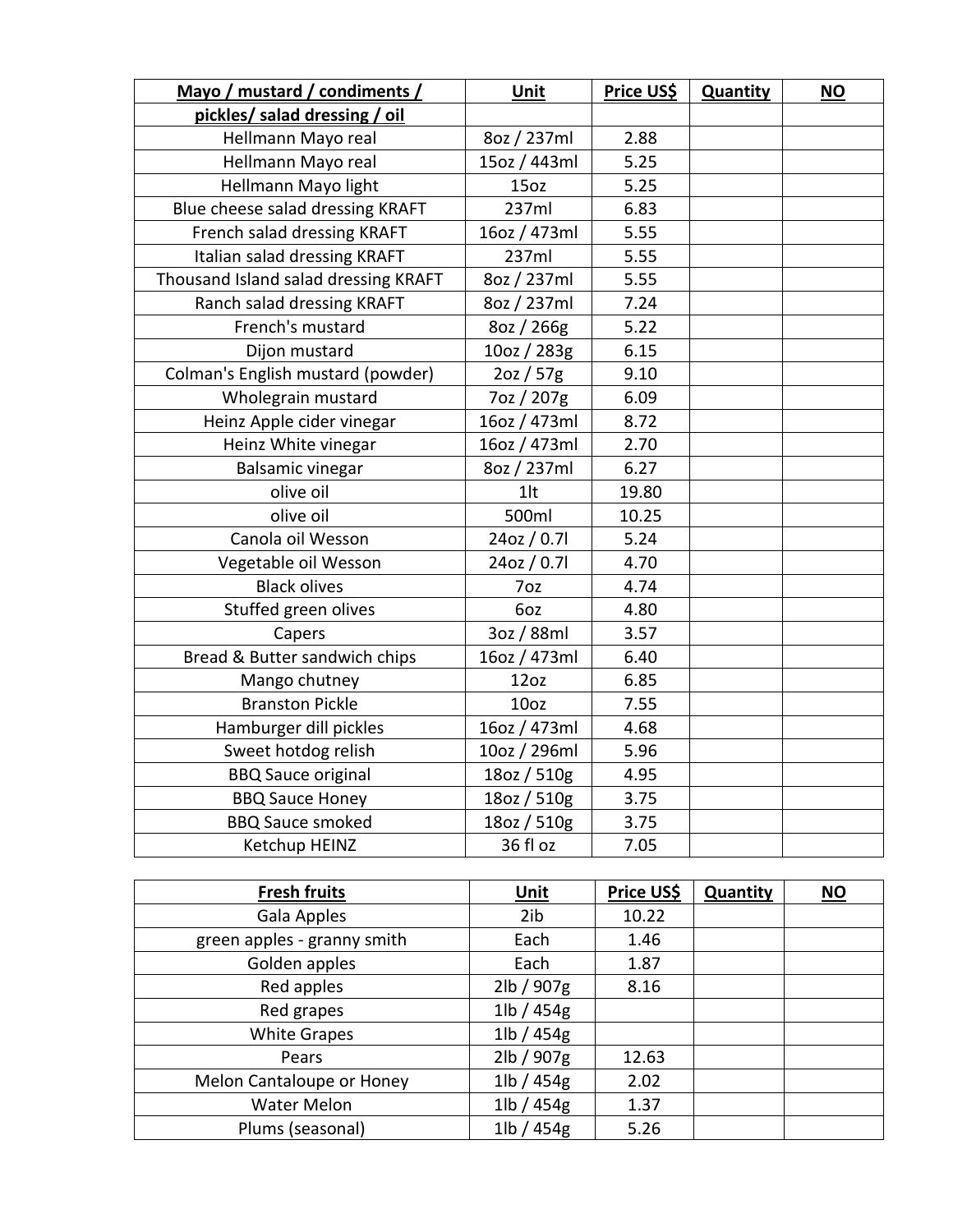| <b>Fresh Fruits (continued)</b> | <b>Unit</b>             | Price US\$ | <b>Quantity</b> | $NO$ |
|---------------------------------|-------------------------|------------|-----------------|------|
| Star Fruit (seasonal)           | $1\vert b \rangle$ 454g | 1.51       |                 |      |
| Peaches (seasonal)              | $1$ lb / 454g           |            |                 |      |
| Strawberries (seasonal)         | $1$ lb / 454g           |            |                 |      |
| Mango (seasonal)                |                         | 1.00       |                 |      |
| Papaya (seasonal)               | $1$ lb / 454g           | 0.91       |                 |      |
| Plantains                       | $1$ lb / 454g           | 1.37       |                 |      |
| <b>Bananas</b>                  | $1$ lb / 454g           | 0.85       |                 |      |
| Pineapple                       | $1\vert b \rangle$ 454g |            |                 |      |
| Oranges (seasonal)              |                         | 1.82       |                 |      |
| Grapefruit (seasonal)           |                         | 1.21       |                 |      |
| Lime                            | $1$ lb / 454g           | 1.67       |                 |      |
| Lemon                           | 4                       | 1.37       |                 |      |

| Fresh vegetables & salads | <b>Unit</b>   | <u>Price US\$</u> | <b>Quantity</b> | <b>NO</b> |
|---------------------------|---------------|-------------------|-----------------|-----------|
| Avocado (seasonal)        | $\mathbf{1}$  |                   |                 |           |
| Broccoli                  | $1$ lb / 454g | 6.65              |                 |           |
| Zucchini                  | $1$ lb / 454g | 4.20              |                 |           |
| Cucumber                  | $1$ lb / 454g | 1.25              |                 |           |
| Green pepper              | $1$ lb / 454g | 2.50              |                 |           |
| Yellow pepper             | $1$ lb / 454g | 6.50              |                 |           |
| Red pepper                | $1$ lb / 454g | 4.50              |                 |           |
| Tomatoes                  | 1lb / 454g    | 2.50              |                 |           |
| Local carrots             | 1lb / 454g    | 3.15              |                 |           |
| <b>Baby carrots</b>       | 1lb / 454g    | 3.30              |                 |           |
| Local lettuce             | 1             | 2.83              |                 |           |
| Iceberg lettuce           | 1             | 6.22              |                 |           |
| Roman lettuce             | 3 pack        | 9.93              |                 |           |
| Spinach                   | 1lb / 454g    | 6.22              |                 |           |
| Celery Bunch              | $\mathbf{1}$  | 2.74              |                 |           |
| Corn (seasonal)           | 3             |                   |                 |           |
| Cauliflower               | $\mathbf{1}$  | 4.70              |                 |           |
| Green onions (bunch)      | $\mathbf{1}$  | 1.21              |                 |           |
| <b>Yellow onions</b>      | 1lb / 454g    | 0.67              |                 |           |
| Red onions                | 1lb / 454g    | 1.70              |                 |           |
| White onions              | $1$ lb / 454g | 0.70              |                 |           |
| Garlic                    | 500g          | 1.95              |                 |           |
| Potatoes                  | 5lb           | 7.46              |                 |           |
| Sweet potatoes            | 1lb / 454g    |                   |                 |           |
| Yam (seasonal)            | $1$ lb / 454g |                   |                 |           |
| Squash (seasonal)         | 1lb / 454g    | 2.92              |                 |           |
| Pumpkin (seasonal)        | 1lb / 454g    | 1.17              |                 |           |
| Mushrooms                 | 1lb / 454g    | 8.18              |                 |           |
| White cabbage             | $1$ lb / 454g |                   |                 |           |
| Red cabbage               | 1lb / 454g    |                   |                 |           |
| Parsley bunch             | $\mathbf{1}$  | 1.00              |                 |           |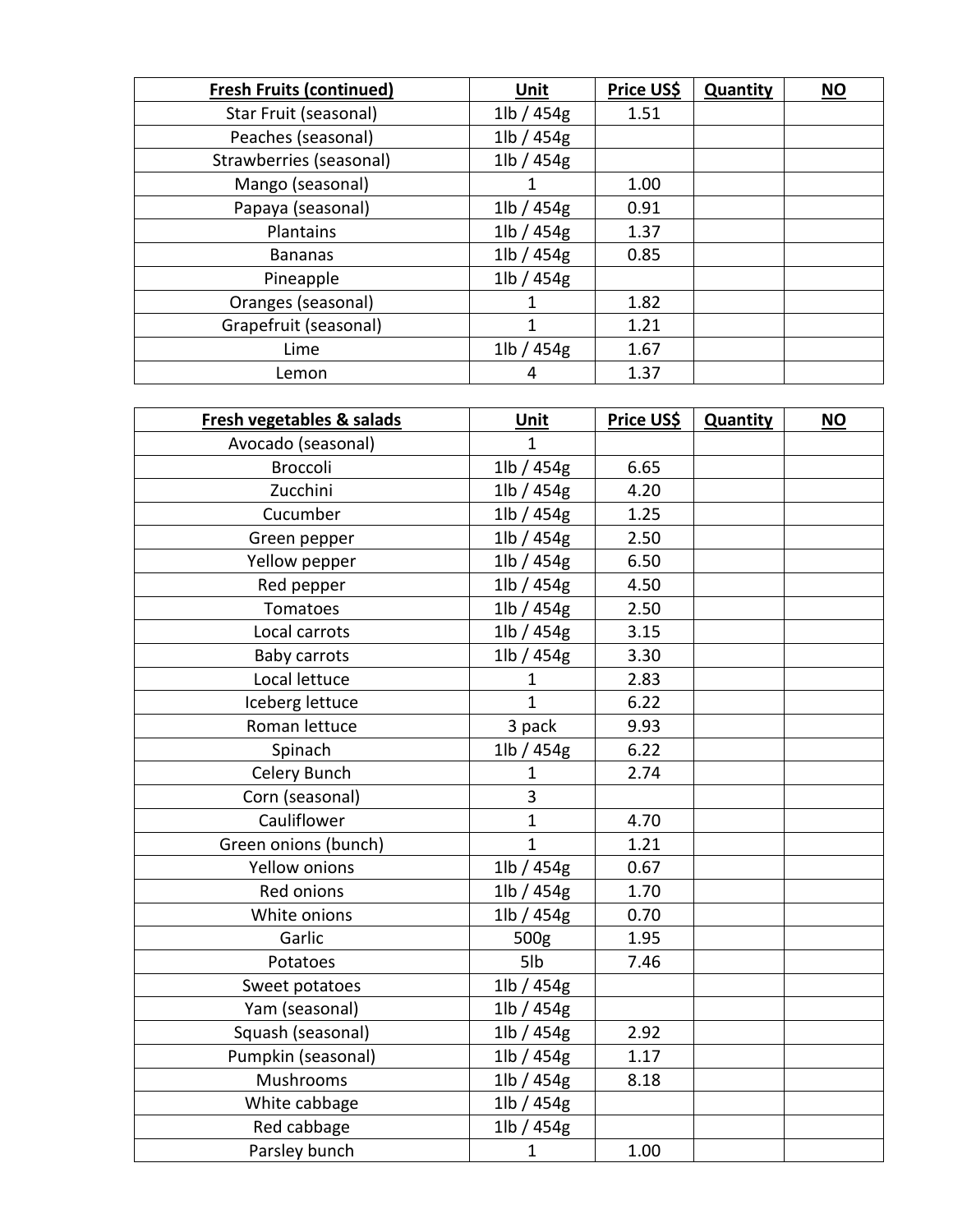| Dairy products and prepacked cheese | Unit             | Price US\$ | <b>Quantity</b> | <b>NO</b> |
|-------------------------------------|------------------|------------|-----------------|-----------|
| Whipped cream                       | 8oz / 236ml      | 5.39       |                 |           |
| Sour cream                          | 8oz / 227g       | 3.50       |                 |           |
| Cream cheese                        | 8oz / 227g       | 3.35       |                 |           |
| Half and Half                       | 16oz / 473ml     | 3.55       |                 |           |
| Fruit yoghurts assorted flavors     | 1 small          | 1.62       |                 |           |
| Plain yoghurts                      | 1 large          | 5.06       |                 |           |
| <b>Butter salted</b>                | 9oz / 250g       | 8.32       |                 |           |
| <b>Butter unsalted</b>              | $9$ oz / 250 $g$ | 8.32       |                 |           |
| Margarine                           | 8oz / 220g       | 4.16       |                 |           |
| Sharp cheddar cheese                | 8oz/227g         | 5.96       |                 |           |
| Parmesan                            | 8oz/227g         | 17.20      |                 |           |
| grated Parmesan KRAFT               | 8oz / 227g       | 9.27       |                 |           |
| Feta cheese                         | 8oz / 227g       | 8.50       |                 |           |
| <b>President Camembert</b>          | 227g             | 9.50       |                 |           |
| Mini Baby Bel                       | 4oz              | 7.00       |                 |           |
| Roquefort                           | 100 <sub>g</sub> | 10.22      |                 |           |
| Stilton blue                        | 5oz/140g         | 11.17      |                 |           |
| <b>President Brie</b>               | 227g             | 14.49      |                 |           |

| Fresh meat          | Unit             | <u>Price US\$</u> | <b>Quantity</b> | <u>NO</u> |
|---------------------|------------------|-------------------|-----------------|-----------|
| Frozen Cornish hen  | 44oz             | 20.20             |                 |           |
| Ground beef         | $1$ lb / 454g    | 13.71             |                 |           |
| Beef burger patties | 8                | 17.30             |                 |           |
| Hamburger patties   | 4                |                   |                 |           |
| Round Eye steak     | $1$ lb / 454g    | 13.39             |                 |           |
| NY strip            | $1$ lb / 454g    | 23.25             |                 |           |
| T Bone steak        | $1$ lb / 454g    |                   |                 |           |
| Rib eye             | $1$ lb / 454g    | 19.25             |                 |           |
| Beef tenderloin     | 1lb / 454g       | 27.05             |                 |           |
| Angus NY strip      | $1$ lb / 454g    | 23.25             |                 |           |
| Angus rib eye       | $1$ lb / 454 $g$ | 19.25             |                 |           |
| Angus tenderloin    | $1$ lb / 454g    | 27.05             |                 |           |
| Chicken breast      | $1$ lb / 454g    | 6.63              |                 |           |
| Chicken drumsticks  | $1$ lb / 454g    | 3.69              |                 |           |
| Chicken legs        | $1$ lb / 454 $g$ | 3.69              |                 |           |
| Chicken thighs      | $1$ lb / 454g    | 3.69              |                 |           |
| Pork chops          | $1$ lb / 454g    | 7.89              |                 |           |
| Pork tenderloin     | $1$ lb / 454g    | 9.85              |                 |           |
| Pork loin steaks    | 1lb / 454g       | 9.89              |                 |           |
| Spareribs           | $1$ lb / 454g    | 70.00             |                 |           |
| <b>Sausages</b>     | 1 pack           | 5.46              |                 |           |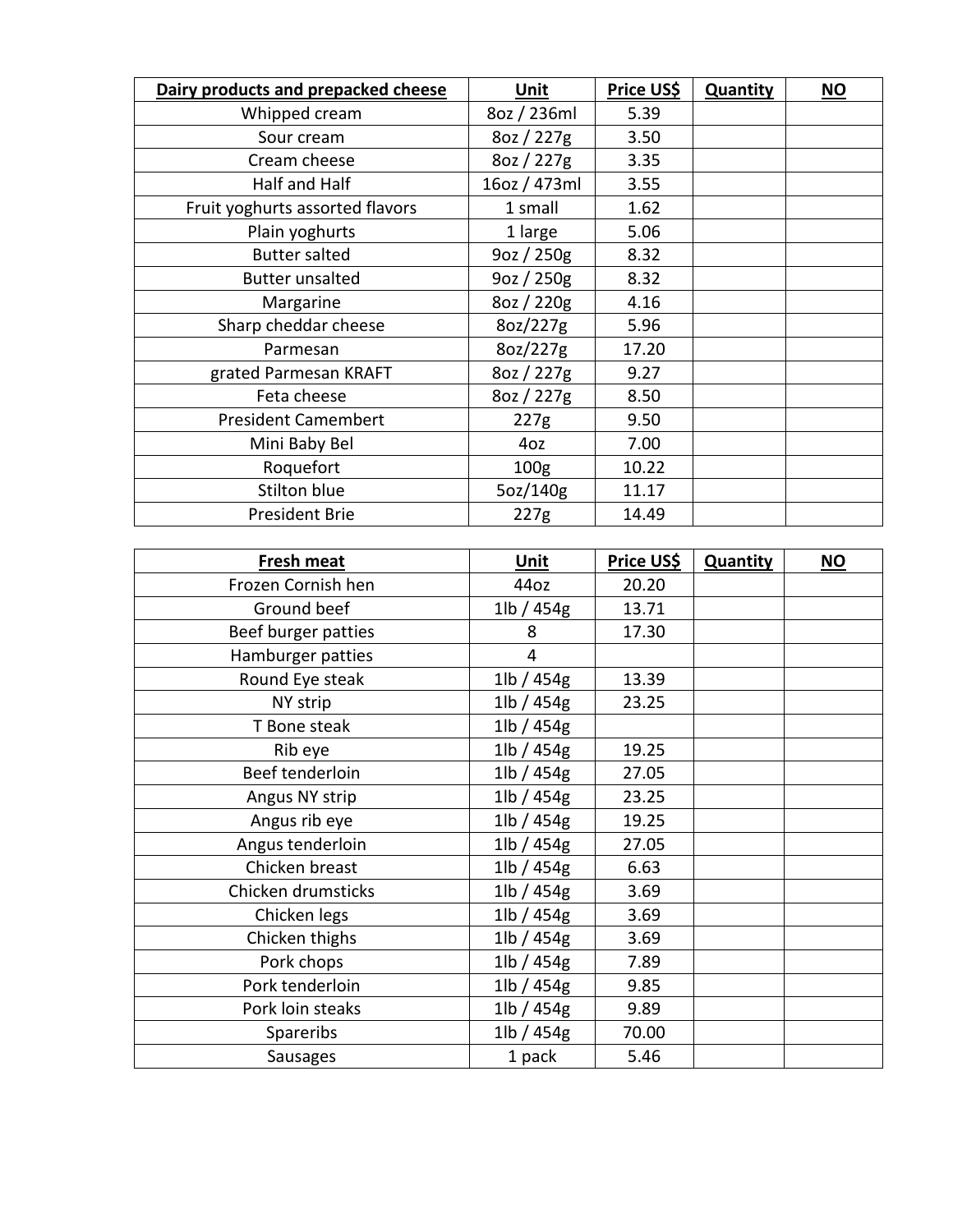| Cold cuts & prepacked /  |                |                   |                 |                           |
|--------------------------|----------------|-------------------|-----------------|---------------------------|
| bacon and eggs           | <u>Unit</u>    | <b>Price US\$</b> | <b>Quantity</b> | $\underline{\mathsf{NO}}$ |
| Eggs                     | $1$ doz        | 5.00              |                 |                           |
| <b>Bacon Oscar Mayer</b> | 8oz / 227g     | 11.87             |                 |                           |
| <b>Bacon Oscar Mayer</b> | $16$ oz / 454g | 11.87             |                 |                           |
| Hard salami              | 8oz / 227g     | 10.54             |                 |                           |
| Cooked ham               | 6oz / 170g     | 4.94              |                 |                           |
| Smoked ham               | 6oz / 170g     | 5.00              |                 |                           |
| Pepperoni                | 4oz / 99g      | 10.30             |                 |                           |
| Smoked turkey            | 6oz / 170g     | 8.07              |                 |                           |
| Hot dogs                 | 8              | 4.00              |                 |                           |
| Smoked sausage (2)       | $16$ oz / 454g | 13.42             |                 |                           |
| Smoked sausage (2)       | 16oz / 454g    | 13.42             |                 |                           |

| Deli Counter/ fresh cut       | Unit           | Price US\$ | Quantity | <b>NO</b> |
|-------------------------------|----------------|------------|----------|-----------|
| D&W Swiss Cheese              | 1 <sub>1</sub> | 11.97      |          |           |
| D&W Cheese white              | 1 <sub>1</sub> | 8.64       |          |           |
| <b>Bangards Yellow Cheese</b> | 1 <sub>1</sub> | 7.56       |          |           |
| D&W Pepper Cheese             | 1 <sub>1</sub> | 11.97      |          |           |
| <b>Baby Swiss Cheese</b>      | 1 <sub>1</sub> | 11.97      |          |           |
| <b>Stella Blue Cheese</b>     | 1 <sub>1</sub> | 7.75       |          |           |
| <b>Swiss Cheese</b>           | 1 <sub>1</sub> | 6.85       |          |           |
| Jacobs Part Mozzarella        | 1 <sub>1</sub> | 6.05       |          |           |
| Jacobs whole Mozzarella       | 1 <sub>1</sub> | 5.92       |          |           |
| Jacobs Provolone              | 1 <sub>1</sub> | 6.43       |          |           |
| <b>Bella Muenster</b>         | 1 <sub>1</sub> | 6.43       |          |           |
| <b>American Yellow Cheese</b> | 1 <sub>1</sub> | 6.05       |          |           |
| Havarti Swiss                 | 1 <sub>1</sub> | 11.84      |          |           |
| Monterey Jack                 | 1 <sub>1</sub> | 7.51       |          |           |
| Van Kaas Gouda                | 1 <sub>1</sub> | 18.12      |          |           |
| Van Kaas Edam                 | 1 <sub>1</sub> | 22.81      |          |           |
| Rotisserie chicken            | 1 <sub>1</sub> | 15.21      |          |           |
| Black forest smoke turkey     | 1 <sub>1</sub> | 17.93      |          |           |
| Gourmet chicken breast        | 1 <sub>1</sub> | 11.65      |          |           |
| Farmland Virginia ham         | 1 <sub>1</sub> | 8.20       |          |           |
| Carando Genoa salami          | 1 <sub>1</sub> | 10.89      |          |           |
| Carando pepperoni             | 1 <sub>1</sub> | 17.87      |          |           |
| Proscuitto                    | 1 <sub>1</sub> | 17.89      |          |           |
| Regular Serrano ham           | 1 <sub>1</sub> | 6.47       |          |           |
| Sweet Serrano ham             | 1 <sub>1</sub> | 7.56       |          |           |
| Hard salami                   | 1 <sub>1</sub> | 10.89      |          |           |
| Beef pastrami                 | 1 <sub>1</sub> | 17.03      |          |           |
| Black pepper ham              | 1 <sub>1</sub> | 9.80       |          |           |
| <b>Black forest ham</b>       | 1 <sub>1</sub> | 17.93      |          |           |
| Honey cured ham               | 1 <sub>1</sub> | 14.92      |          |           |
| Turkey ham                    | 1 <sub>1</sub> | 6.83       |          |           |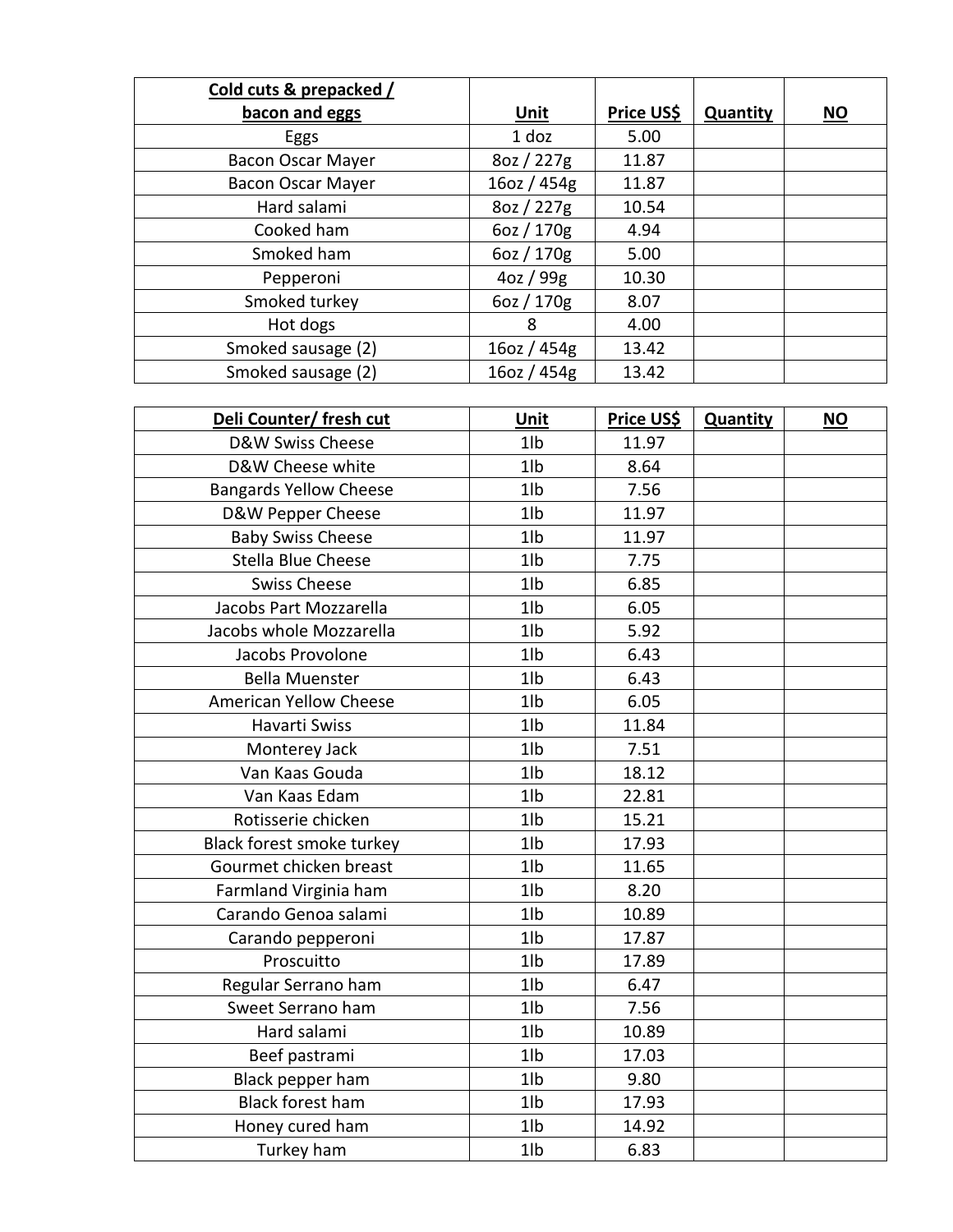| Deli Counter (continued)   | <u>Unit</u>     | Price US\$ | <b>Quantity</b> | $\underline{\mathsf{NO}}$ |
|----------------------------|-----------------|------------|-----------------|---------------------------|
| Armor German Bologna       | 1 <sub>1</sub>  | 5.48       |                 |                           |
| Turkey pastrami            | 1 <sub>1</sub>  | 8.13       |                 |                           |
| Country farm turkey breast | 1 <sub>1</sub>  | 12.49      |                 |                           |
| Country farm roast beef    | 1 <sub>lb</sub> | 20.71      |                 |                           |
| Curd glazed turkey         | 1 <sub>1</sub>  | 16.58      |                 |                           |
| Turkey pastrami            | 1 <sub>1</sub>  | 14.90      |                 |                           |
|                            |                 |            |                 |                           |
|                            |                 |            |                 |                           |

| <b>Frozen Items</b>          | <b>Unit</b> | Price US\$ | <b>Quantity</b> | $NO$ |
|------------------------------|-------------|------------|-----------------|------|
| Bagels plain                 | 5           | 3.98       |                 |      |
| Bagels cinnamon              | 6           | 3.98       |                 |      |
| <b>Bagels onion</b>          | 6           | 4.35       |                 |      |
| Bagels whole wheat           | 5           | 3.98       |                 |      |
| <b>Bagels Blueberry</b>      | 6           | 3.98       |                 |      |
| <b>Garlic Bread</b>          | 8oz / 227g  | 6.72       |                 |      |
| <b>Garlic Bread</b>          | 16oz / 454g | 6.72       |                 |      |
| Single serving pizza         | 2 pk.       | 7.64       |                 |      |
| Pepperoni pizza 12"          | 1           | 13.5       |                 |      |
| Italian blend mix vegetables | 507g        | 7.91       |                 |      |
| Country blend mix vegetables | 507g        | 4.76       |                 |      |
| Stir fry mix vegetables      | 2lb         | 7.24       |                 |      |
| Corn cobs                    | 12          | 11.35      |                 |      |
| All butter pound cake        | 11oz / 304g | 8.75       |                 |      |
| Chocolate swirl pound cake   | 12oz / 333g | 12.50      |                 |      |
| Golden 3-layer cake          | 20oz / 555g | 13.50      |                 |      |
| Carrot cake                  | 12oz / 333g | 12.50      |                 |      |
| German chocolate cake        | 20oz / 555g | 13.50      |                 |      |

| Frozen seafood         | <u>Unit</u>   | <b>Price US\$</b> | <b>Quantity</b> | $\underline{\mathsf{NO}}$ |
|------------------------|---------------|-------------------|-----------------|---------------------------|
| Tilapia                | $1$ lb / 454g | 20.45             |                 |                           |
| Mahi mahi              | $1$ lb / 454g | 16.97             |                 |                           |
| Salmon steaks          | $1$ lb / 454g | 24.07             |                 |                           |
| Salmon filets          | $1$ lb / 454g | 51.69             |                 |                           |
| Smoked salmon          | 4oz / 114g    | 17.10             |                 |                           |
| Shrimps uncooked 21/25 | 2lb / 908g    | 32.50             |                 |                           |
| Shrimps cooked 31/40   | 1lb / 454g    | 31.21             |                 |                           |
| Grey snapper steaks    | 1lb / 454g    | 24.94             |                 |                           |

| <b>Canned vegetables and soups</b> | <u>Unit</u> | <b>Price US\$</b> | <b>Quantity</b> | <u>NO</u> |
|------------------------------------|-------------|-------------------|-----------------|-----------|
| Heinz baked beans                  | 15oz/425g   | 3.82              |                 |           |
| Green beans                        | 15oz / 425g | 3.40              |                 |           |
| Asparagus                          | 11oz / 298g | 6.70              |                 |           |
| Mixed vegetables                   | 15oz / 425g | 3.30              |                 |           |
| Mushrooms sliced                   | 13oz / 376g | 3.85              |                 |           |
|                                    |             |                   |                 |           |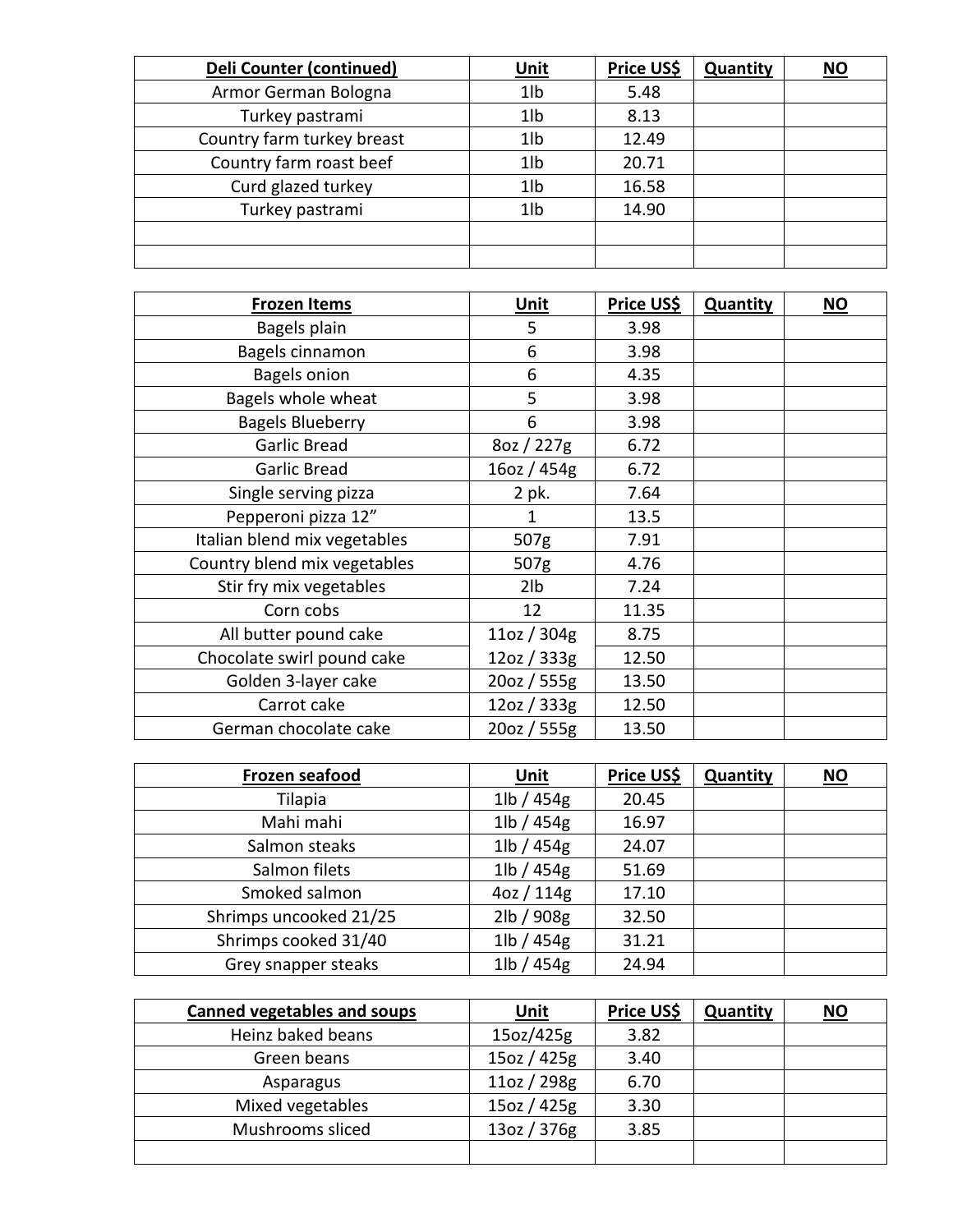| <b>Canned vegetables/soups (continued)</b> | <b>Unit</b>      | Price US\$ | <b>Quantity</b> | $\underline{\mathsf{NO}}$ |
|--------------------------------------------|------------------|------------|-----------------|---------------------------|
| Red kidney beans                           | 15oz / 425g      | 2.61       |                 |                           |
| Sweet corn                                 | 15oz / 425g      | 2.36       |                 |                           |
| Sweet peas                                 | 15oz / 425g      | 2.88       |                 |                           |
| Sweet peas and carrots                     | $9$ oz / 241 $g$ | 2.25       |                 |                           |
| Tomato soup                                | 11oz / 305g      | 3.69       |                 |                           |
| Mushroom soup                              | 11oz / 305g      | 3.95       |                 |                           |
| Chicken soup                               | 11oz / 305g      | 3.95       |                 |                           |
| Asparagus soup                             | 11oz / 305g      | 3.95       |                 |                           |
| Green pea soup                             | 11oz / 305g      | 3.95       |                 |                           |

| <b>Canned fish and seafood</b> | <b>Unit</b> | Price US\$ | <b>Quantity</b> | $NO$ |
|--------------------------------|-------------|------------|-----------------|------|
| <b>Anchovies Flat Fillets</b>  | 2oz / 56g   | 4.20       |                 |      |
| Anchovies rolled with capers   | 2oz / 56g   | 3.17       |                 |      |
| Crab meat POLAR                | 6oz / 170g  | 6.25       |                 |      |
| Tiny shrimps                   | 4oz / 113g  | 4.70       |                 |      |
| Smoked mussels                 | 3oz / 85g   | 3.15       |                 |      |
| Mackerel in tomato sauce       | 15oz / 425g | 3.47       |                 |      |
| Sardines in oil                | 4oz / 120g  | 1.42       |                 |      |
| Pink salmon                    | 8oz / 213g  | 5.84       |                 |      |
| <b>Smoked Herring fillets</b>  | 7oz / 190g  | 4.55       |                 |      |
| Tuna chunk in oil              | 6oz / 170g  | 2.25       |                 |      |
| Tuna chunk in water            | 6oz / 170g  | 2.25       |                 |      |
| Tuna solid in oil              | 6oz / 170g  | 3.15       |                 |      |
| Tuna solid in water            | 6oz / 170g  | 3.15       |                 |      |

| <b>Spices</b>        | <u>Unit</u>   | <b>Price US\$</b> | <b>Quantity</b> | $NO$ |
|----------------------|---------------|-------------------|-----------------|------|
| Salt and pepper      | $4$ oz / 113g | 4.79              |                 |      |
| Soy Sauce Kikkoman   | 10oz / 296ml  | 6.72              |                 |      |
| Tabasco sauce        |               | 3.44              |                 |      |
| Local hot sauce      |               | 2.95              |                 |      |
| Worcestershire sauce |               | 4.10              |                 |      |

| Pasta / rice / mashed potatoes | <b>Unit</b>             | Price US\$ | <b>Quantity</b> | $\underline{\mathsf{NO}}$ |
|--------------------------------|-------------------------|------------|-----------------|---------------------------|
| Basmati rice                   | 18oz/500g               | 8.20       |                 |                           |
| Regular rice long grain        | 2lb / 907g              | 2.62       |                 |                           |
| Regular rice Uncle Ben's       | 2lb / 907g              | 6.40       |                 |                           |
| Risotto rice                   | 6oz / 170g              | 5.50       |                 |                           |
| Basmati & wild rice            | 14 <sub>oz</sub>        | 11.21      |                 |                           |
| Thai rice jasmine              | 18oz / 500g             | 8.20       |                 |                           |
| Spaghetti                      | $1\vert b \rangle$ 454g | 4.11       |                 |                           |
| Linguine                       | $1\vert b \rangle$ 454g | 4.11       |                 |                           |
| Fettuccine                     | $1\vert b \rangle$ 454g | 4.11       |                 |                           |
| Pasta shells                   | $1$ lb / 454g           | 4.76       |                 |                           |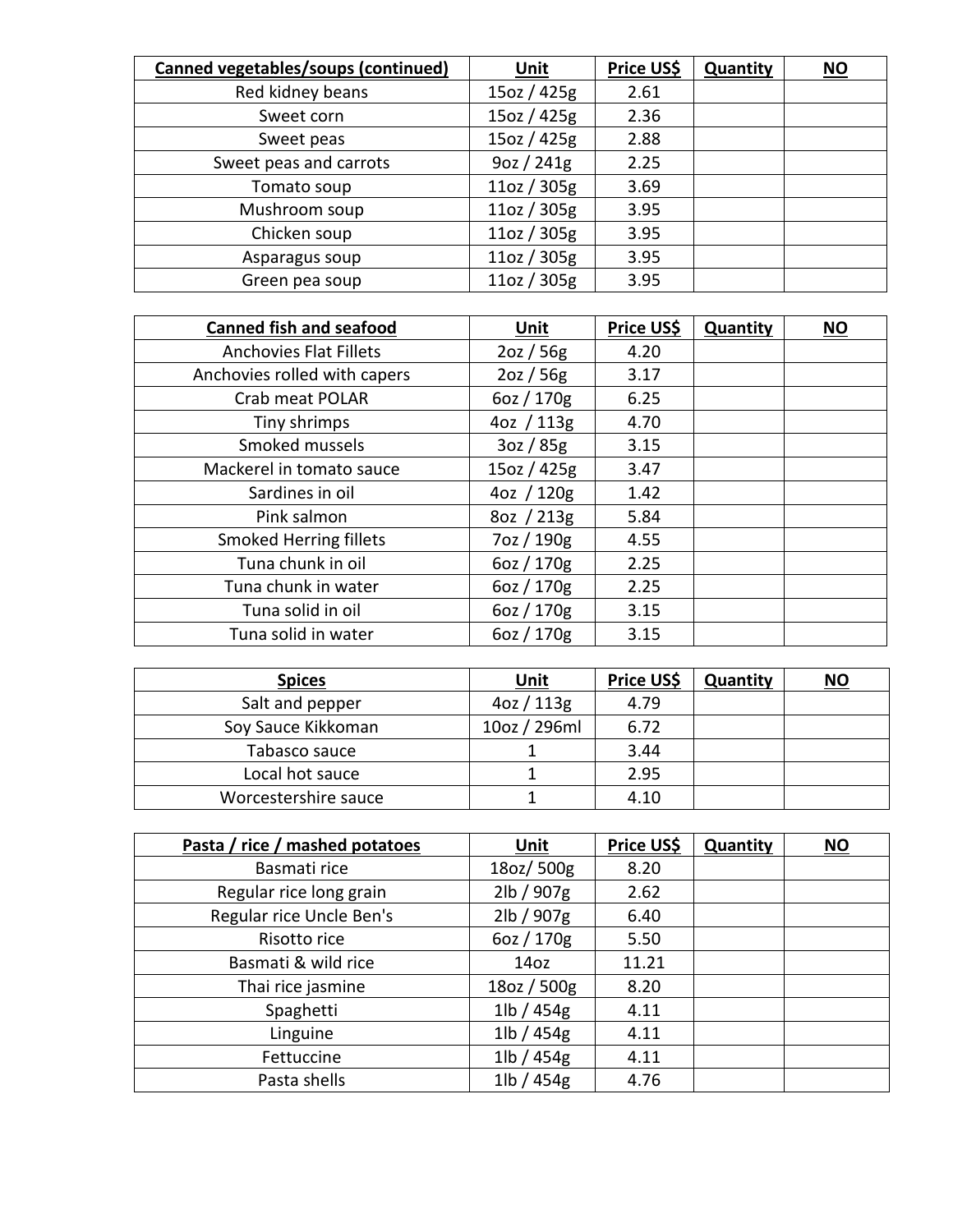| Pasta / rice / mashed potatoes |                         |                   |                 |           |
|--------------------------------|-------------------------|-------------------|-----------------|-----------|
| (continued)                    | <u>Unit</u>             | <b>Price US\$</b> | <b>Quantity</b> | <u>NO</u> |
| Penne Rigate                   | $1\vert b \rangle$ 454g | 4.02              |                 |           |
| Fusilli                        | $1$ lb / 454 $g$        | 4.02              |                 |           |
| Couscous                       | 160z                    | 17.84             |                 |           |
| Mashed potatoes                | 13oz / 369g             | 4.83              |                 |           |
| Mashed potatoes                | 27oz / 757g             | 9.70              |                 |           |

| <b>Tins and Jars</b>       | <b>Unit</b>      | Price US\$ | <b>Quantity</b> | $NO$ |
|----------------------------|------------------|------------|-----------------|------|
| Thai satay peanut sauce    | 7oz              | 7.89       |                 |      |
| Asian Plum sauces (no MSG) | 6oz              | 3.80       |                 |      |
| Red wine cooking sauce     | 500 <sub>g</sub> | 6.50       |                 |      |
| White wine cooking sauce   | 500 <sub>g</sub> | 5.90       |                 |      |
| Mild Korma curry sauce     | 500 <sub>g</sub> | 7.80       |                 |      |
| Medium Dupiaza sauce       | 500 <sub>g</sub> | 7.80       |                 |      |
| Hot Madras sauce           | 500g             | 8.92       |                 |      |
| Thai green curry sauce     | 6oz              | 7.40       |                 |      |
| Sweet & sour sauce         | 8oz              | 9.24       |                 |      |
| Teriyaki marinade          | 8oz              | 7.10       |                 |      |
| Pesto sauce                | 7oz / 190g       | 8.07       |                 |      |
| Tomato and basil sauce     | 12oz / 350g      | 7.03       |                 |      |
| Alfredo sauce              | 15oz / 425g      | 7.44       |                 |      |
| Tomato & mushroom sauce    | 15oz / 425g      | 7.44       |                 |      |

| <b>Sugar</b>                 | <u>Unit</u>     | <b>Price US\$</b> | <b>Quantity</b> | <b>NO</b> |
|------------------------------|-----------------|-------------------|-----------------|-----------|
| <b>Brown Sugar</b>           | 2 <sub>1b</sub> | 1.41              |                 |           |
| <b>White Sugar</b>           | 2 <sub>1b</sub> | 1.75              |                 |           |
| White Sugar cubes            | $18$ oz / 500g  |                   |                 |           |
| Sugar substitute SWEET'N'LOW | 50 pk.s         | 4.47              |                 |           |
| Sugar substitute Splenda     | 50 pk.s         | 9.21              |                 |           |

| Nuts / chips / dips / crackers    | Unit        | Price US\$ | Quantity | <b>NO</b> |
|-----------------------------------|-------------|------------|----------|-----------|
| Ritz original crackers            | 12oz / 340g | 8.73       |          |           |
| <b>Waitrose Original crackers</b> | 12oz / 340g | 4.70       |          |           |
| Ryvita crackers                   | 4oz / 125g  | 7.15       |          |           |
| Saltines assorted crackers        | 9oz / 248g  | 10.50      |          |           |
| Roasted garlic and herbs crackers | 4oz / 120g  | 8.12       |          |           |
| Whole wheat crackers              | 7oz / 200g  | 7.15       |          |           |
| Tomato Salsa                      | 16oz / 454g | 6.35       |          |           |
| Planters peanuts                  | 12oz / 340g | 6.45       |          |           |
| Spanish peanuts                   | 12oz / 354g | 4.90       |          |           |
| Planters honey roasted peanuts    | 12oz / 340g | 8.70       |          |           |
| Planters nut mix                  | 9oz / 241g  | 5.90       |          |           |
| Planters whole cashews            | 10oz / 276g | 13.91      |          |           |
| Planters mixed nuts deluxe        | 10oz / 283g | 12.60      |          |           |